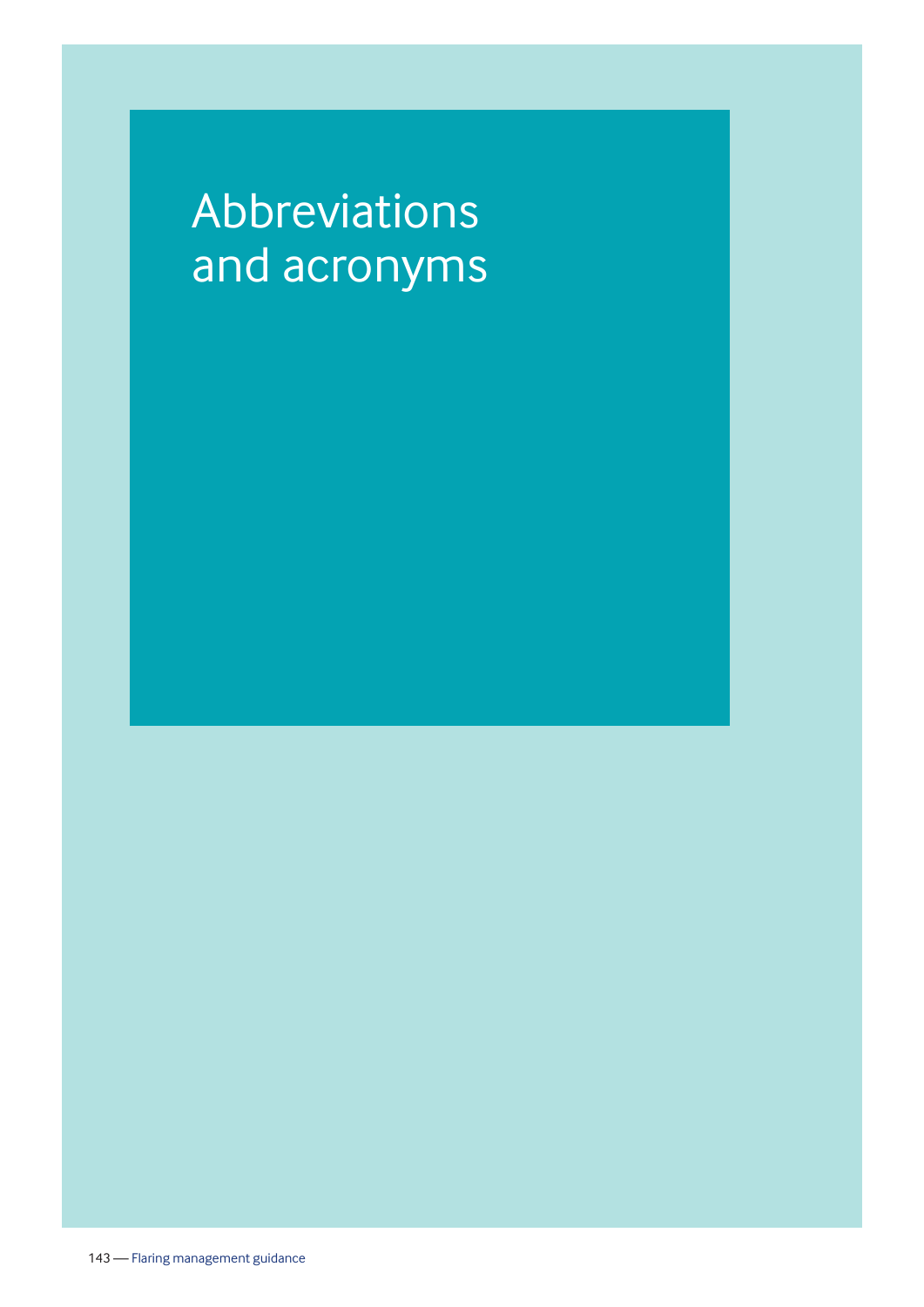## Abbreviations and acronyms

| ADB               | Asian Development Bank                                                 |
|-------------------|------------------------------------------------------------------------|
| <b>AER</b>        | Alberta Energy Regulator                                               |
| <b>ALARP</b>      | As low as reasonably practical                                         |
| <b>ALNAFT</b>     | National Agency for the Valorization of Hydrocarbon Reserves (Algeria) |
| <b>ANP</b>        | National Agency of Petroleum, Natural Gas and Biofuels (Brazil)        |
| <b>API</b>        | American Petroleum Institute                                           |
| <b>BCF</b>        | Billion cubic feet                                                     |
| <b>BCM</b>        | <b>Billion cubic meters</b>                                            |
| <b>BOG</b>        | Boil-off gas                                                           |
| <b>Btu</b>        | British thermal unit                                                   |
| Capex             | Capital expenditure                                                    |
| CASA              | Clean Air Strategic Alliance (Alberta)                                 |
| <b>CEMS</b>       | Continuous emission monitoring systems                                 |
| CH <sub>4</sub>   | Methane                                                                |
| <b>CIFs</b>       | Climate Investment Funds                                               |
| <b>CNG</b>        | Compressed natural gas                                                 |
| CO <sub>2</sub>   | Carbon dioxide                                                         |
| CO <sub>2</sub> e | $CO2$ equivalent                                                       |
| <b>CTF</b>        | Clean Technology Fund                                                  |
| <b>DAC</b>        | Development Assistance Committee (of the OECD)                         |
| E&P               | Exploration and production                                             |
| <b>EBRD</b>       | European Bank for Reconstruction and Development                       |
| <b>EIA</b>        | Environmental impact assessment                                        |
| <b>EMDEs</b>      | Emerging Markets and Developing Economies                              |
| <b>ENGO</b>       | Environmental non-governmental organization                            |
| EOR               | Enhanced oil recovery                                                  |
| EPC               | Engineering, procurement and construction                              |
| <b>ERM</b>        | The ERM Group, Inc. and its affiliates                                 |
| EU                | European Union                                                         |
| EU ETS            | EU emissions trading system                                            |
| <b>EUB</b>        | Energy and Utilities Board (Alberta, Canada)                           |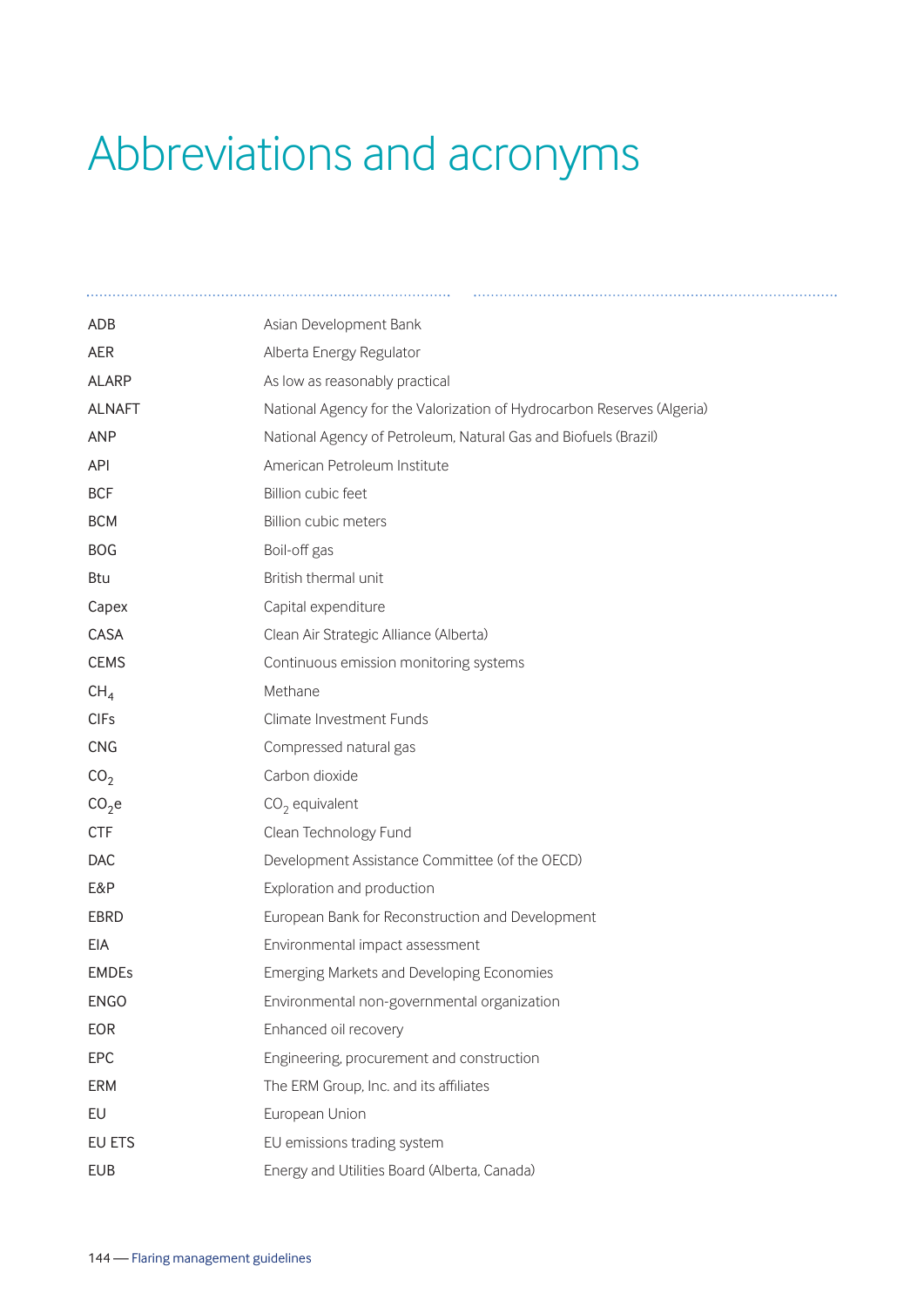| <b>FLNG</b>  | Floating liquefied natural gas                       |
|--------------|------------------------------------------------------|
| <b>FPSO</b>  | Floating production, storage and offloading (vessel) |
| <b>FQD</b>   | <b>Fuel Quality Directive</b>                        |
| GCF          | Green Climate Fund                                   |
| GDP          | Gross domestic product                               |
| <b>GEF</b>   | Global Environment Facility                          |
| GGFR         | Global Gas Flaring Reduction (partnership)           |
| GHG          | Greenhouse gas                                       |
| GIF          | Global Infrastructure Facility                       |
| GOR          | Gas-to-oil ratio                                     |
| GTC          | Gas to chemicals                                     |
| GTL          | Gas to liquids                                       |
| GTW          | Gas to wire (electricity)                            |
| $H_2S$       | Hydrogen sulfide                                     |
| <b>HVDC</b>  | High-voltage direct current (cable)                  |
| <b>IDFC</b>  | International Development Finance Club               |
| IEA          | International Energy Agency                          |
| <b>IFC</b>   | International Finance Corporation                    |
| <b>IOGP</b>  | International Association of Oil & Gas Producers     |
| <b>KPI</b>   | Key performance indicators                           |
| LDAR         | Leak detection and repair                            |
| LDCs         | Local distribution companies                         |
| <b>LNG</b>   | Liquefied natural gas                                |
| LPG          | Liquefied petroleum gas                              |
| <b>MCFs</b>  | Multilateral climate funds                           |
| <b>MDB</b>   | Multilateral Development Bank                        |
| <b>MGS</b>   | Master Gas System (Saudi Arabia)                     |
| <b>MMBtu</b> | Million British thermal units                        |
| <b>NASA</b>  | National Aeronautics and Space Administration        |
| <b>NDIC</b>  | North Dakota Industrial Commission                   |
| <b>NGFCP</b> | Nigerian Gas Flare Commercialisation Programme       |
| <b>NGL</b>   | Natural gas liquid                                   |
| <b>NGO</b>   | Non-governmental organization                        |
| <b>NOC</b>   | National oil company                                 |
| <b>NOK</b>   | Norwegian Kroner                                     |